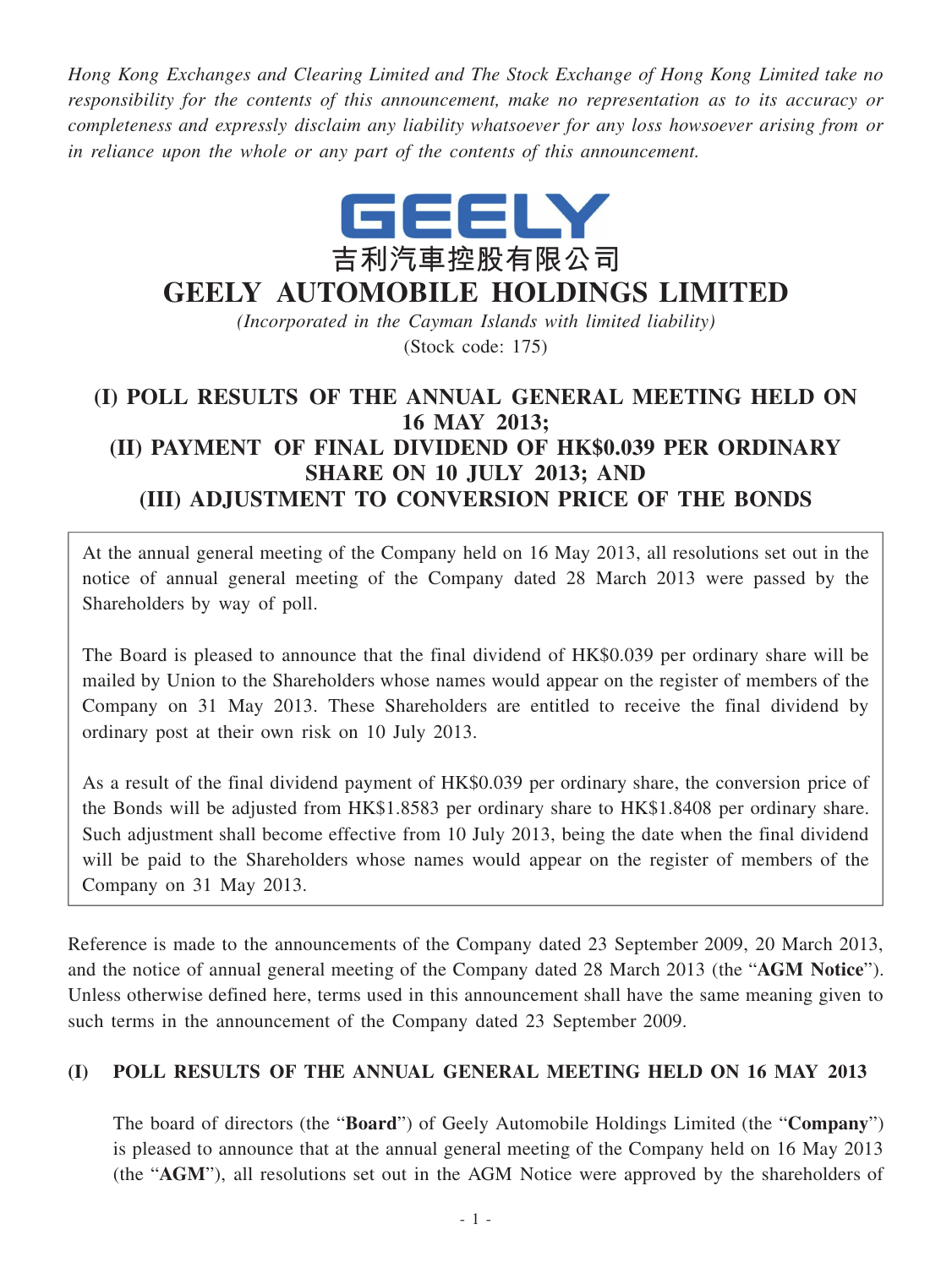the Company (the "**Shareholders**") by way of poll in the manner prescribed under Rule 13.39(4) of the Listing Rules. The Company's Hong Kong Share Registrar, Union Registrars Limited ("**Union**"), was appointed as scrutineer for the vote-taking at the AGM. The poll results in respect of the resolutions proposed at the AGM were as follows:

|    |                                                                                                                                                   | Number of Votes $(\% )$   |                         |  |
|----|---------------------------------------------------------------------------------------------------------------------------------------------------|---------------------------|-------------------------|--|
|    | <b>Ordinary Resolutions</b>                                                                                                                       | For                       | <b>Against</b>          |  |
| 1. | To receive and consider the report of the directors,<br>audited financial statements and auditors' report for<br>the year ended 31 December 2012. | 5,061,566,213<br>100%     | $\overline{0}$<br>$0\%$ |  |
|    | As more than 50% of the votes were cast in favour of the resolution, the resolution was<br>duly passed as an ordinary resolution.                 |                           |                         |  |
| 2. | To declare a final dividend for the year ended 31<br>December 2012.                                                                               | 5,062,156,213<br>100%     | $\overline{0}$<br>$0\%$ |  |
|    | As more than 50% of the votes were cast in favour of the resolution, the resolution was<br>duly passed as an ordinary resolution.                 |                           |                         |  |
| 3. | To re-elect Mr. Li Shu Fu as an executive director.                                                                                               | 2,166,373,213<br>98.8452% | 25,309,000<br>1.1548%   |  |
|    | As more than 50% of the votes were cast in favour of the resolution, the resolution was<br>duly passed as an ordinary resolution.                 |                           |                         |  |
| 4. | To re-elect Mr. Yang Jian as an executive director.                                                                                               | 5,037,132,213<br>99.5797% | 21,260,000<br>0.4203%   |  |
|    | As more than 50% of the votes were cast in favour of the resolution, the resolution was<br>duly passed as an ordinary resolution.                 |                           |                         |  |
| 5. | To re-elect Mr. Gui Sheng Yue as an executive<br>director.                                                                                        | 5,004,907,210<br>98.9426% | 53,485,003<br>1.0574%   |  |
|    | As more than 50% of the votes were cast in favour of the resolution, the resolution was<br>duly passed as an ordinary resolution.                 |                           |                         |  |
| 6. | To re-elect Dr. Zhao Fuquan as an executive director.                                                                                             | 5,037,132,213<br>99.5797% | 21,260,000<br>0.4203%   |  |
|    | As more than 50% of the votes were cast in favour of the resolution, the resolution was<br>duly passed as an ordinary resolution.                 |                           |                         |  |
| 7. | To re-elect Ms. Wei Mei as an executive director.                                                                                                 | 4,980,744,679<br>98.4251% | 79,696,534<br>1.5749%   |  |
|    | As more than 50% of the votes were cast in favour of the resolution, the resolution was<br>duly passed as an ordinary resolution.                 |                           |                         |  |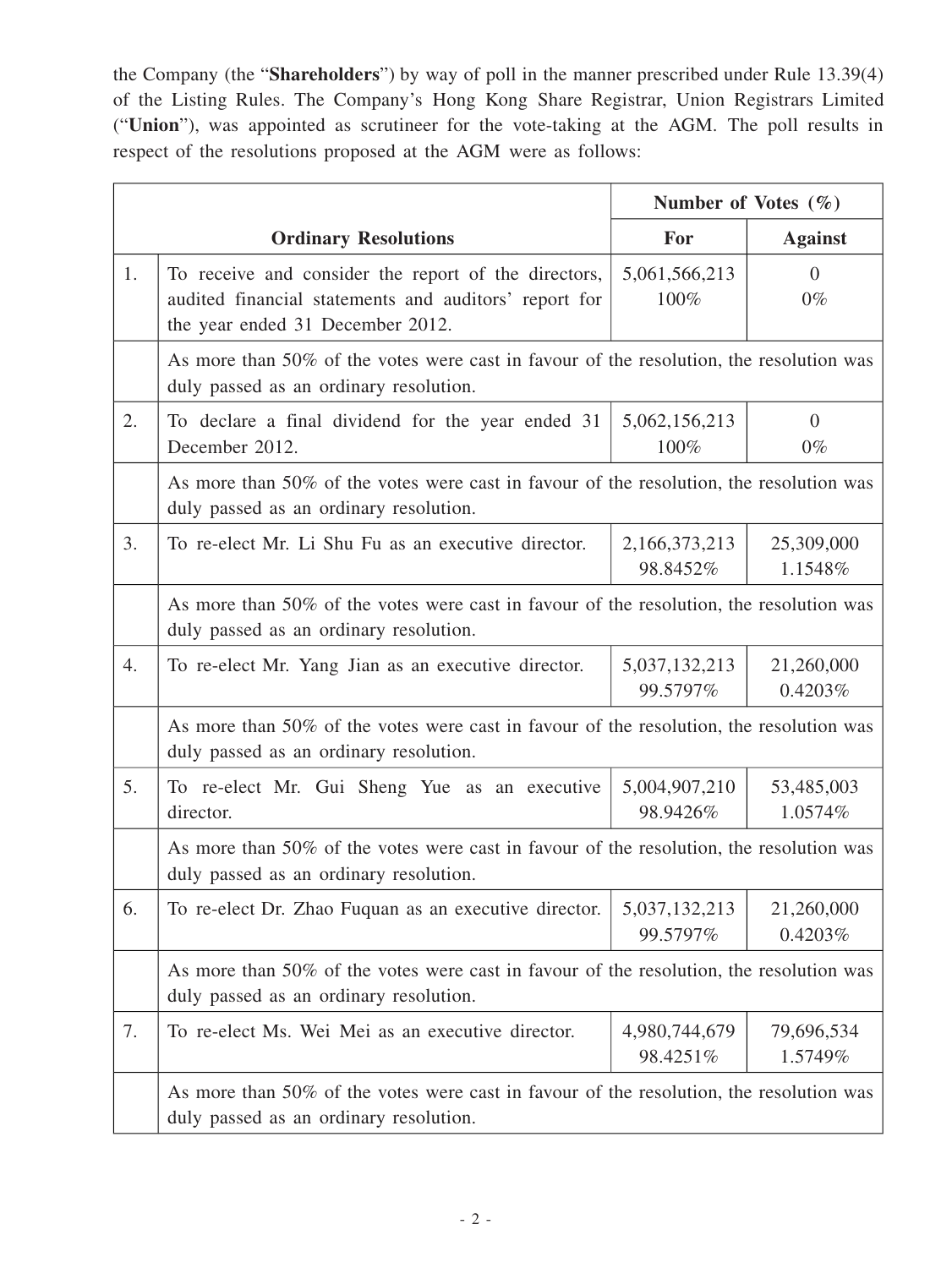|     |                                                                                                                                                                          | Number of Votes $(\% )$      |                         |  |  |
|-----|--------------------------------------------------------------------------------------------------------------------------------------------------------------------------|------------------------------|-------------------------|--|--|
|     | <b>Ordinary Resolutions</b>                                                                                                                                              | <b>For</b>                   | <b>Against</b>          |  |  |
| 8.  | To re-elect Mr. Carl Peter Edmund Moriz Forster as a<br>non-executive director.                                                                                          | 5,033,357,213<br>99.4648%    | 27,084,000<br>0.5352%   |  |  |
|     | As more than 50% of the votes were cast in favour of the resolution, the resolution was<br>duly passed as an ordinary resolution.                                        |                              |                         |  |  |
| 9.  | To authorise the board of directors of the Company to<br>fix the remuneration of the directors.                                                                          | 5,039,661,213<br>99.9603%    | 2,000,000<br>0.0397%    |  |  |
|     | As more than 50% of the votes were cast in favour of the resolution, the resolution was<br>duly passed as an ordinary resolution.                                        |                              |                         |  |  |
| 10. | To re-appoint Grant Thornton Hong Kong Limited as<br>the auditors of the Company and to authorise the<br>board of directors of the Company to fix their<br>remuneration. | 5,061,566,213<br>100%        | $\overline{0}$<br>$0\%$ |  |  |
|     | As more than 50% of the votes were cast in favour of the resolution, the resolution was<br>duly passed as an ordinary resolution.                                        |                              |                         |  |  |
| 11. | To grant a general mandate to the directors to<br>repurchase the Company's shares.                                                                                       | 5,038,961,213<br>99.5635%    | 22,090,000<br>0.4365%   |  |  |
|     | As more than 50% of the votes were cast in favour of the resolution, the resolution was<br>duly passed as an ordinary resolution.                                        |                              |                         |  |  |
| 12. | To grant a general mandate to the directors to issue,<br>allot and otherwise deal with the Company's shares.                                                             | 4, 167, 526, 744<br>82.3367% | 894,039,469<br>17.6633% |  |  |
|     | As more than 50% of the votes were cast in favour of the resolution, the resolution was<br>duly passed as an ordinary resolution.                                        |                              |                         |  |  |
| 13. | To extend the general mandate to allot and issue new<br>shares.                                                                                                          | 4,166,055,934<br>82.3076%    | 895,510,279<br>17.6924% |  |  |
|     | As more than 50% of the votes were cast in favour of the resolution, the resolution was<br>duly passed as an ordinary resolution.                                        |                              |                         |  |  |

In relation to the ordinary resolution number 3 set out in the AGM Notice, as Mr. Li Shu Fu ("**Mr. Li**") and his associates are connected persons of the Company with personal interests in it by virtue of the fact that Mr. Li is an executive Director beneficially holding 3,751,159,000 Shares (representing approximately 45.34% of the issued share capital of the Company as at the date of this announcement), they all had abstained from voting for the ordinary resolution number 3 at the AGM. Shareholders holding a total of 4,522,119,934 Shares were entitled to attend and vote for or against the ordinary resolution number 3. Save for the above, there were no shares of holders that are required under the Listing Rules to abstain from voting for other ordinary resolutions at the AGM.